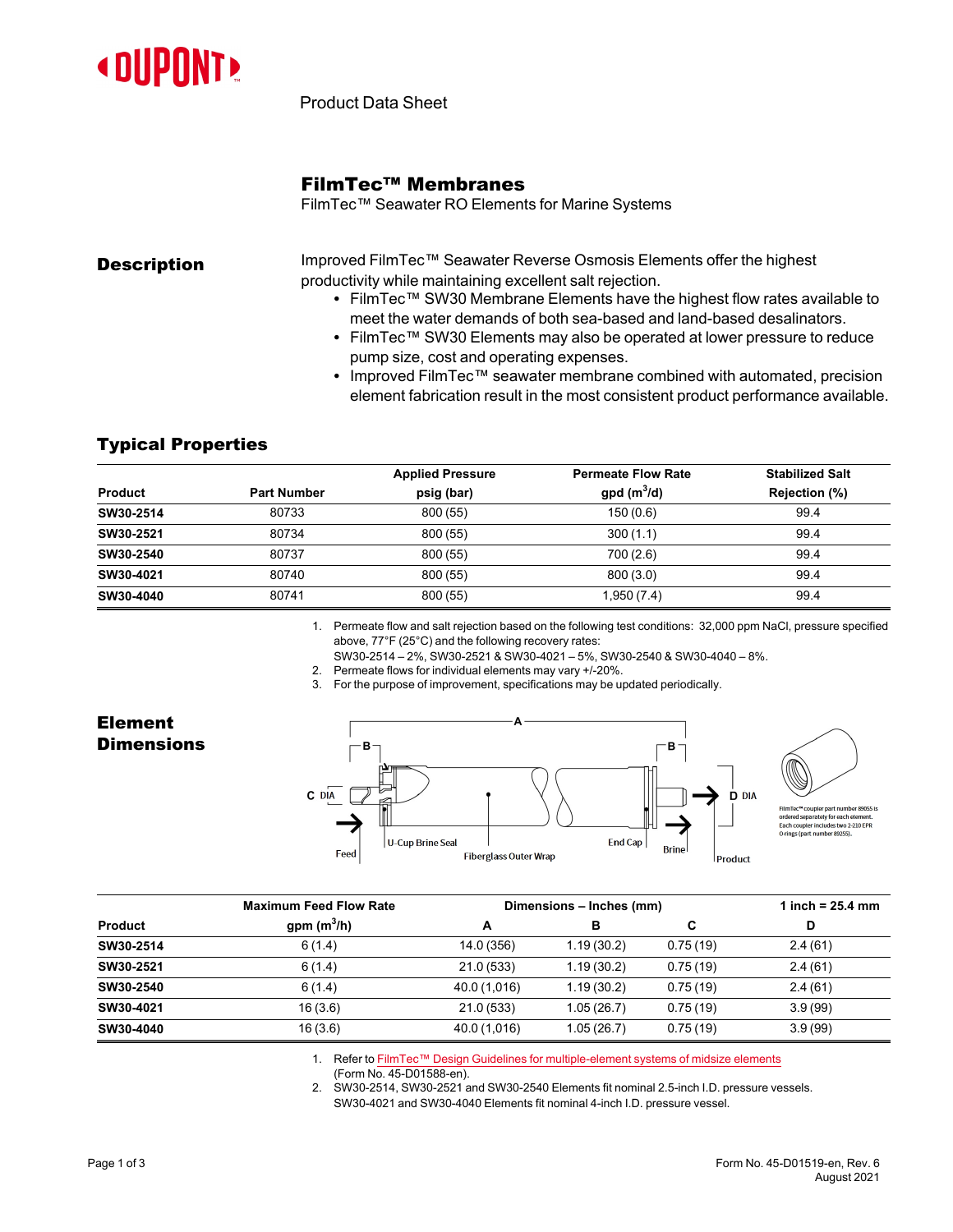| <b>Operating and</b>                   | Membrane Type                                                                                                                                                                                     | Polyamide Thin-Film Composite                                                                                                                                                                                                                                                                                                                                                                                                                                                  |
|----------------------------------------|---------------------------------------------------------------------------------------------------------------------------------------------------------------------------------------------------|--------------------------------------------------------------------------------------------------------------------------------------------------------------------------------------------------------------------------------------------------------------------------------------------------------------------------------------------------------------------------------------------------------------------------------------------------------------------------------|
| <b>Cleaning Limits</b>                 | Maximum Operating Temperature                                                                                                                                                                     | 113°F (45°C)                                                                                                                                                                                                                                                                                                                                                                                                                                                                   |
|                                        | Maximum Operating Pressure                                                                                                                                                                        | 1,000 psi (69 bar)                                                                                                                                                                                                                                                                                                                                                                                                                                                             |
|                                        | Maximum Pressure Drop                                                                                                                                                                             | 15 psig (1.0 bar)                                                                                                                                                                                                                                                                                                                                                                                                                                                              |
|                                        | pH Range                                                                                                                                                                                          |                                                                                                                                                                                                                                                                                                                                                                                                                                                                                |
|                                        | Continuous Operation <sup>a</sup>                                                                                                                                                                 | $2 - 11$                                                                                                                                                                                                                                                                                                                                                                                                                                                                       |
|                                        | Short-Term Cleaning <sup>b</sup>                                                                                                                                                                  | $1 - 13$                                                                                                                                                                                                                                                                                                                                                                                                                                                                       |
|                                        | Maximum Feed Silt Density Index                                                                                                                                                                   | SDI <sub>5</sub>                                                                                                                                                                                                                                                                                                                                                                                                                                                               |
|                                        | Free Chlorine Tolerance <sup>c</sup>                                                                                                                                                              | $< 0.1$ ppm                                                                                                                                                                                                                                                                                                                                                                                                                                                                    |
|                                        | b. Refer to FilmTec™ Cleaning Guidelines (Form No. 45-D01696-en).                                                                                                                                 | a. Maximum temperature for continuous operation above pH 10 is 95°F (35°C).<br>c. Under certain conditions, the presence of free chlorine and other oxidizing agents will cause premature<br>membrane failure. Since oxidation damage is not covered under warranty DuPont Water Solutions<br>recommends removing residual free chlorine by pretreatment prior to membrane exposure. Please refer to<br>Dechlorinating Feedwater (Form No. 45-D01569-en) for more information. |
| <b>Important</b><br><b>Information</b> |                                                                                                                                                                                                   | Proper start-up of reverse osmosis water treatment systems is essential to prepare the<br>membranes for operating service and to prevent membrane damage due to<br>overfeeding or hydraulic shock. Following the proper start-up sequence also helps<br>ensure that system operating parameters conform to design specifications so that<br>system water quality and productivity goals can be achieved.                                                                       |
|                                        | completed.                                                                                                                                                                                        | Before initiating system start-up procedures, membrane pretreatment, loading of the<br>membrane elements, instrument calibration and other system checks should be                                                                                                                                                                                                                                                                                                             |
|                                        | (Form No. 45-D01609-en) for more information.                                                                                                                                                     | Please refer to the application information literature entitled Start-Up Sequence                                                                                                                                                                                                                                                                                                                                                                                              |
| <b>Operation</b><br><b>Guidelines</b>  | as follows:                                                                                                                                                                                       | Avoid any abrupt pressure or cross-flow variations on the spiral elements during start-<br>up, shutdown, cleaning or other sequences to prevent possible membrane damage.<br>During start-up, a gradual change from a standstill to operating state is recommended<br>• Feed pressure should be increased gradually over a 30-60 second time frame.                                                                                                                            |
|                                        | 20 seconds.                                                                                                                                                                                       | • Cross-flow velocity at set operating point should be achieved gradually over 15-                                                                                                                                                                                                                                                                                                                                                                                             |
| General<br><b>Information</b>          | Keep elements moist at all times after initial wetting.<br>limited warranty will be null and void.<br>lubricants on elements.<br>bar).<br>• Avoid static permeate-side backpressure at all times. | • If operating limits and guidelines given in this bulletin are not strictly followed, the<br>• To prevent biological growth during prolonged system shutdowns, it is<br>recommended that membrane elements be immersed in a preservative solution.<br>• The customer is fully responsible for the effects of incompatible chemicals and<br>• Maximum pressure drop across an entire pressure vessel (housing) is 50 psi (3.4                                                  |